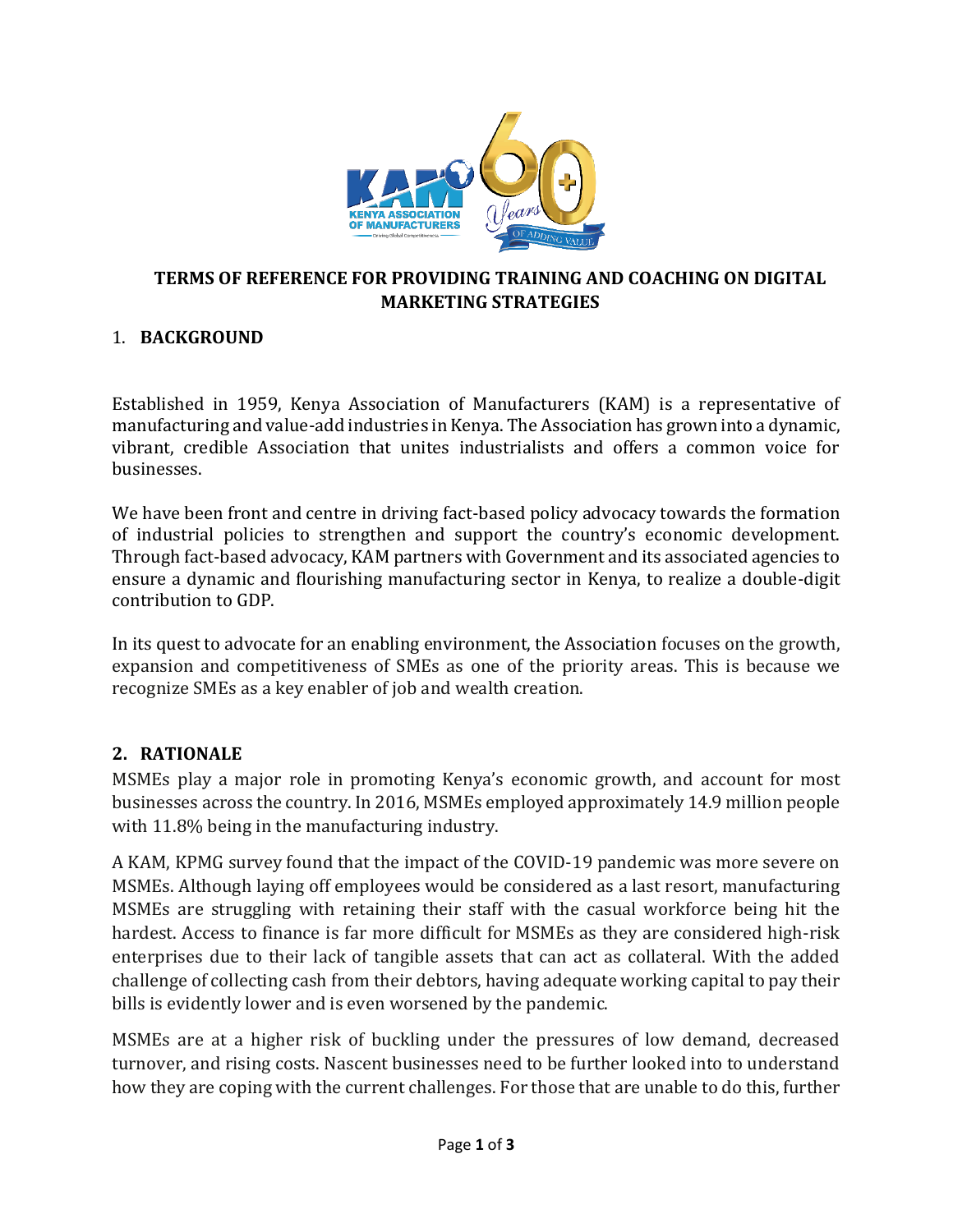downscaling and even closing may be the only option. Considering the contribution of MSMEs to the socio-economic development, employment, and livelihoods, it is imperative that cushioning them from the negative effects of the COVID-19 pandemic is the most rational action. While the government has instituted many measures towards this objective, the private sector and development partners are equally called to supplement public sector initiatives to secure the MSMEs, incomes, jobs, and employment hence livelihoods.

KAMs, therefore, seeks to ensure the survival of manufacturing MSMEs and forestall total collapse of demand (consumption) and create preconditions for a robust recovery in business, incomes, jobs and employment *by providing digital tools training and coaching intervention for MSMEs to survive and grow past the Covid -19 pandemic*. We are therefore seeking the services of a consultant to provide technical assistance as follows: -

### **3.0 SCOPE OF THE ASSIGNMENT**

# **3.1 Overall Objective.**

The overall objective is identifying, selecting, and supporting innovative MSMEs to survive and thrive past the COVID-19 pandemic period through technical assistance, designing, development and uploading digital marketing training tool kits for MSMEs.

## **3.2- Specific Objectives**

- i. Establishing the utilization of ICT and digital marketing strategies for MSMEs in Kenya.
- ii. Determining appropriate digital marketing facilities and toolkits for facilitating interactions with MSMEs and market players across the globe.
- iii. Training and capacity building of MSMEs on utilization and sustenance of the digital marketing toolkits and facilities

### **3.3Deliverables**

- 1. One-dayday training on digital marketing strategy
- 2. Digital marketing strategy template
- 3. One day coaching session for each SME (50 SMEs)
- 4. Submit final report on training, gap analysis and coaching of MSMEs digital marketing strategies

### **5.0 DURATION OF THE ASSIGNMENT**

The assignment will be for two (2) Months.

### **6.0 REPORTING.**

The consultant will be reporting directly to the Head of KAM Consulting Services and SME Development Executive